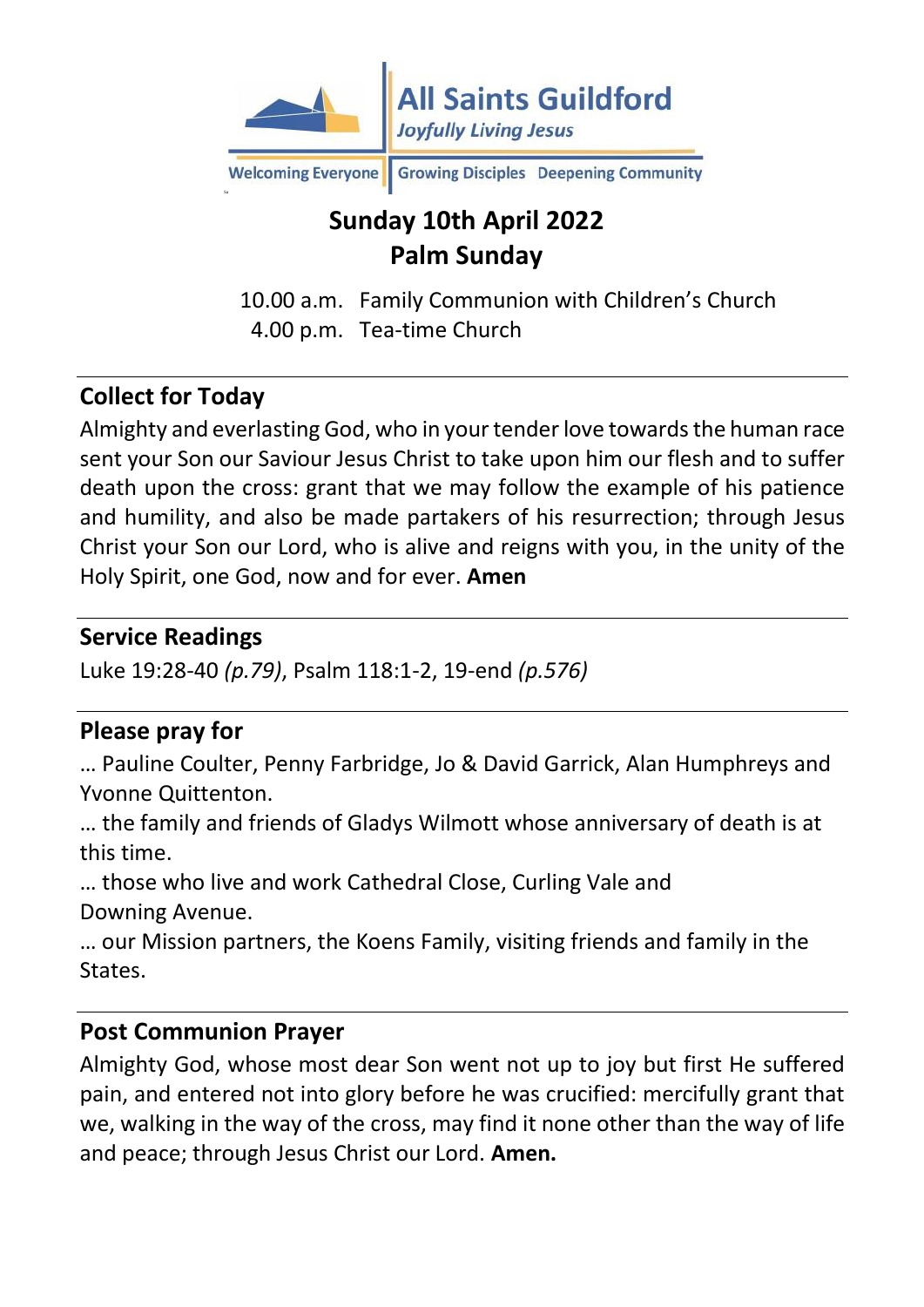#### **Dear Friends**

What's the first thing that comes into your head when Easter is mentioned? Easter eggs, hot cross buns, crucifixion, resurrection?

The cross on hot cross buns represent the cross and the spices are said to represent the spices that were used to embalm Jesus body after his death. Easter eggs are a symbol of new life. When you receive one you should roll it along the ground to represent the stone being rolled away from Jesus' tomb.

New life. This is what Jesus freely gave us through his death on the cross. Saved from death to everlasting life. Deliverance from our sin.

This Sunday is Palm Sunday. The crowd have no idea what is about to happen as they gather to cheer Jesus arriving in Jerusalem. Within a week they would see this gentle, caring, wise man condemned to death in a mock trial, horrifically crucified and miraculously arise from death. To change the course of human history for ever. Salvation to all those who seek it.

This Sunday I am going to take you back to that day Jesus rode into Jerusalem and ask what does salvation mean to us.

**Andy**

### **Mission Focus for April: Mosaic Middle East (MME)**

Mosaic Middle East (MME) is a Christian charity which All Saints' has been supporting in several ways for a number of years. You may remember that we welcomed its Chief Executive Officer to preach at one of our main services not so long ago. The charity works with vulnerable and persecuted minorities in Iraq and other Middle Eastern countries to relieve immediate needs and assist them in securing sustainable futures. You may also like to know that the former Archbishop of Canterbury, Rowan Williams, joined as a Patron of MME at the end of 2021. Please read what he has to say, and learn more about the work of MME, in the April issue of the church magazine.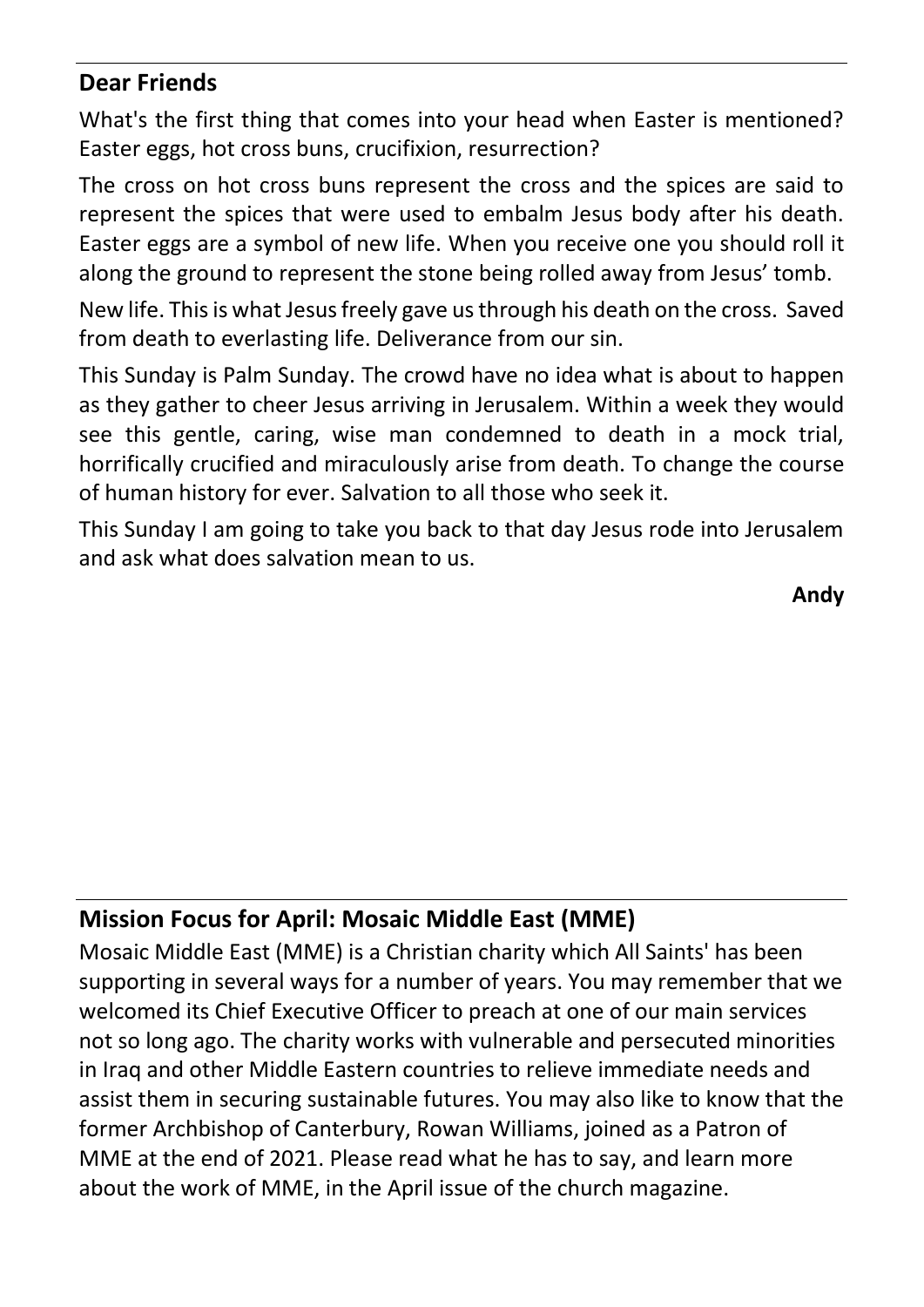#### **Notices**

**Welcome** to Emma and Elliot whose Banns will be read at our 10am service.

**Tea-time Church -** 4pm today. We'll be celebrating Jesus' the triumphal entry into Jerusalem on a donkey!

**Easter services –** If you pick up the April magazine, you will see the schedule for our Easter services. Also on the noticeboards.

**Maundy Thursday –** at our communion service at 8pm, Jeremy has composed an anthem for Ukraine and a new communion setting that will be sung by the choir. Do join us for this very special service. There will be a vigil from 9-10pm after this service.

**Good Friday –** We'll be 'Walking with Jesus to the Cross' at 10.30am on the field (in church if wet), followed by hot-cross buns! Between 12pm and 3pm we'll be holding 'The Watch' in church.

**Leaders needed for Childrens' Church and our Youth Group:** If you enjoy working with children and young people, we'd love to welcome you as part of the teams for Children's Church or Youth Club. Both of these groups are growing under the leadership of Jeanette Whiteman and Julie Lodge. If you'd like to consider being involved, please be in touch with either Jeanette or Julie.

**Dennis Bottomley –** has recently died and his funeral will be held here at All Saints on Monday 25<sup>th</sup> April at 11am. Dennis was a Churchwarden here in the 1960s. Everyone is welcome to come and celebrate Dennis' life. Dennis' wife Lilian's funeral was held here in 2008.

**Lent Prayer Focus – Crisis in Ukraine –** Do come and join us for Morning Prayer (in church or via Zoom) Mon-Weds 9.15am, and at the Thursday Communion. We'll have a particular focus on the crisis in Ukraine during the season of Lent.

**Giving for Ukraine –** as well as offering prayers, you may like to make a financial contribution to help those in Ukraine, we suggest you do this though the major channels, such as:

[www.dec.org.uk/](http://www.dec.org.uk/)

[donate.redcross.org.uk/appeal/ukraine-crisis-appeal](https://donate.redcross.org.uk/appeal/ukraine-crisis-appeal)

[www.oxfam.org.uk/oxfam-in-action/current-emergencies/ukraine-crisis](http://www.oxfam.org.uk/oxfam-in-action/current-emergencies/ukraine-crisis-appeal/)[appeal/](http://www.oxfam.org.uk/oxfam-in-action/current-emergencies/ukraine-crisis-appeal/)

[www.unicef.org.uk/donate/donate-now-to-protect-children-in-ukraine/](http://www.unicef.org.uk/donate/donate-now-to-protect-children-in-ukraine/) [msf.org.uk/](https://msf.org.uk/)

**Walk of Witness –** this is taking place on Good Friday in town as usual. 10.30am start outside the Friary centre and McDonalds.